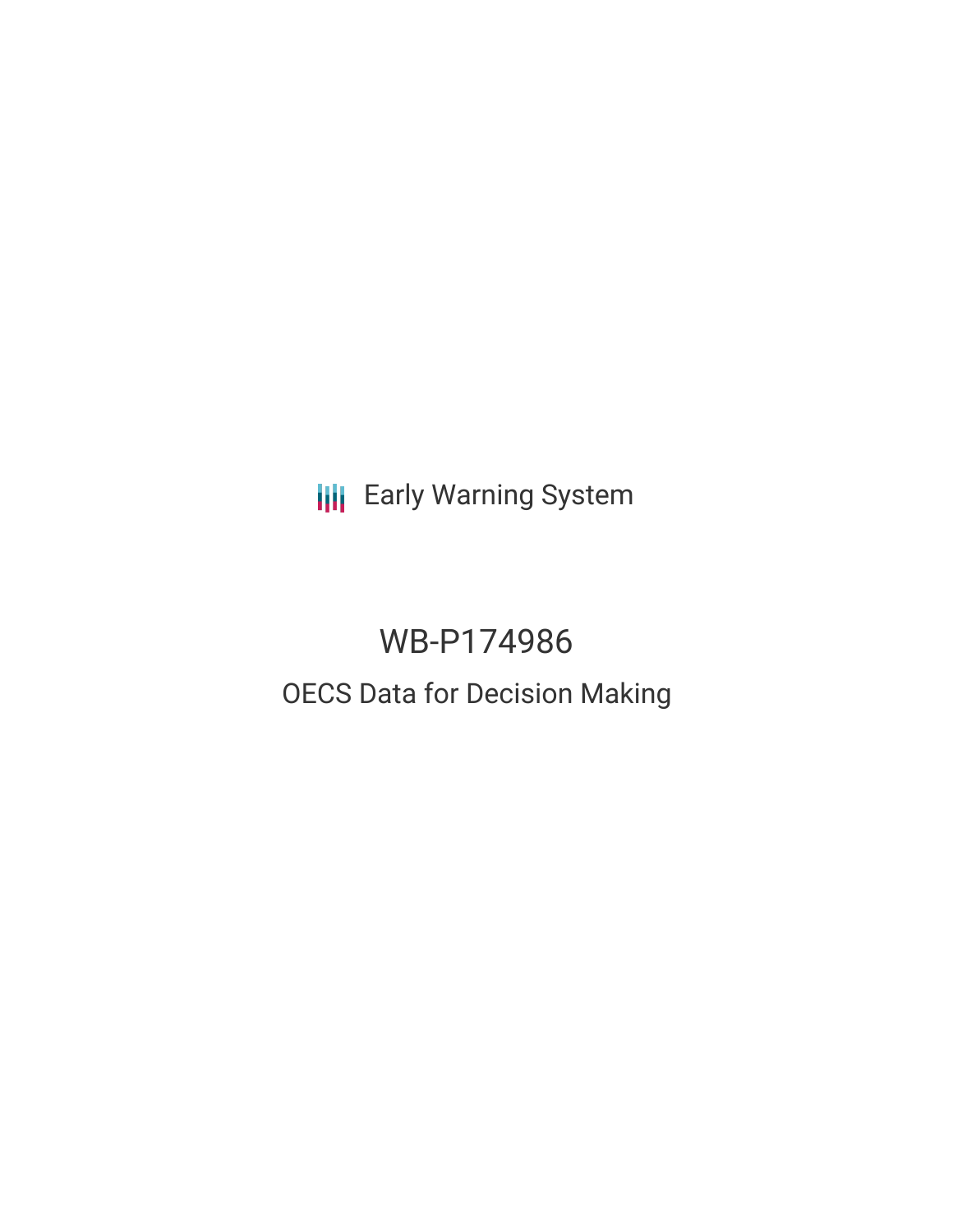

### **Quick Facts**

| <b>Countries</b>               | Grenada, St. Lucia, St. Vincent and the Grenadines |
|--------------------------------|----------------------------------------------------|
| <b>Financial Institutions</b>  | World Bank (WB)                                    |
| <b>Status</b>                  | Proposed                                           |
| <b>Bank Risk Rating</b>        | B                                                  |
| <b>Voting Date</b>             | 2021-07-09                                         |
| <b>Borrower</b>                | Regional                                           |
| <b>Sectors</b>                 | Law and Government                                 |
| <b>Investment Amount (USD)</b> | \$29.00 million                                    |
| <b>Project Cost (USD)</b>      | \$29.00 million                                    |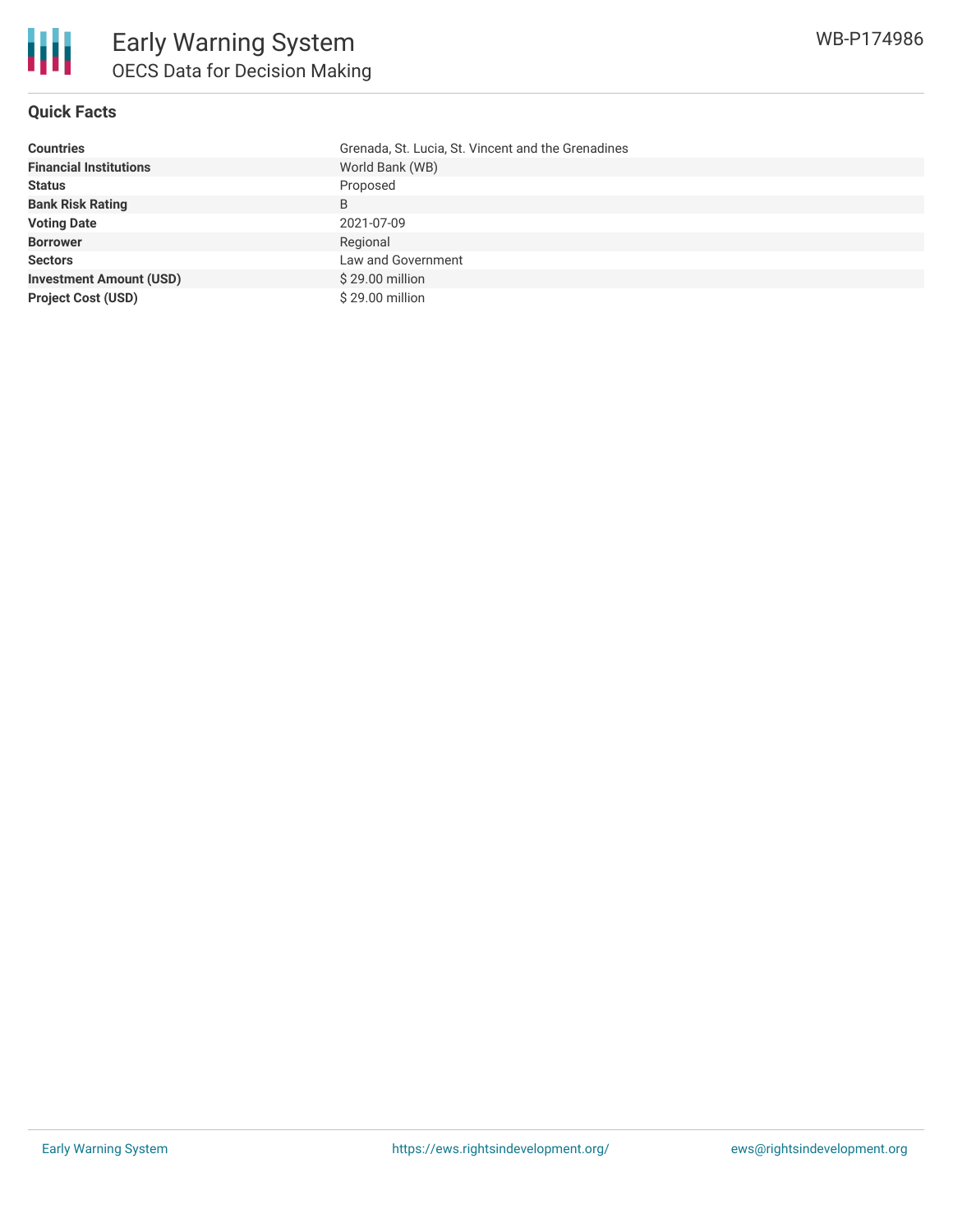

## **Project Description**

To improve the capacity of select Eastern Caribbean countries to produce and publicly disseminate statistical data in a timely manne r for evidence-based policy making at both the country and regional levels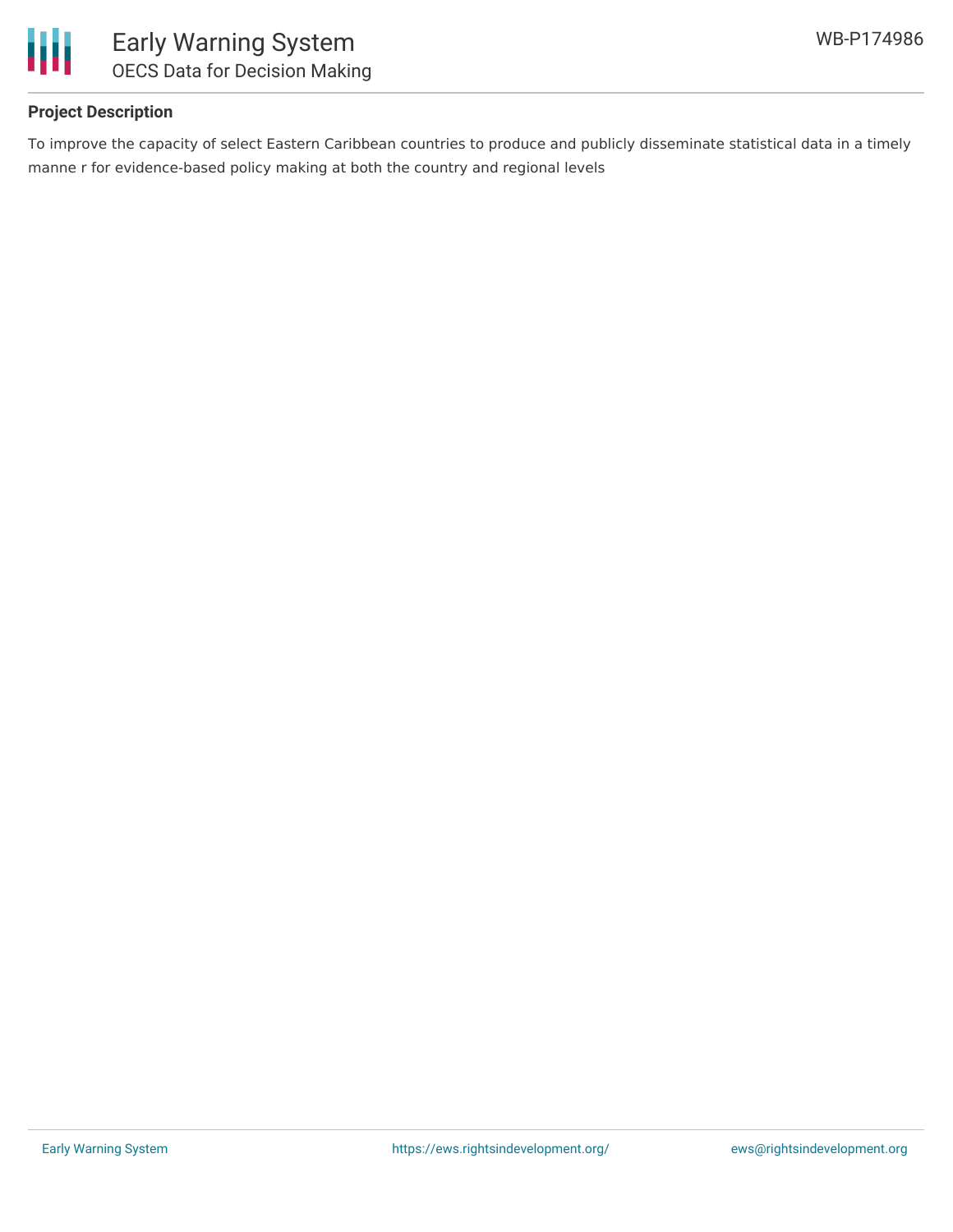

#### **Investment Description**

World Bank (WB)

The investment type was not available at the moment of the snapshot.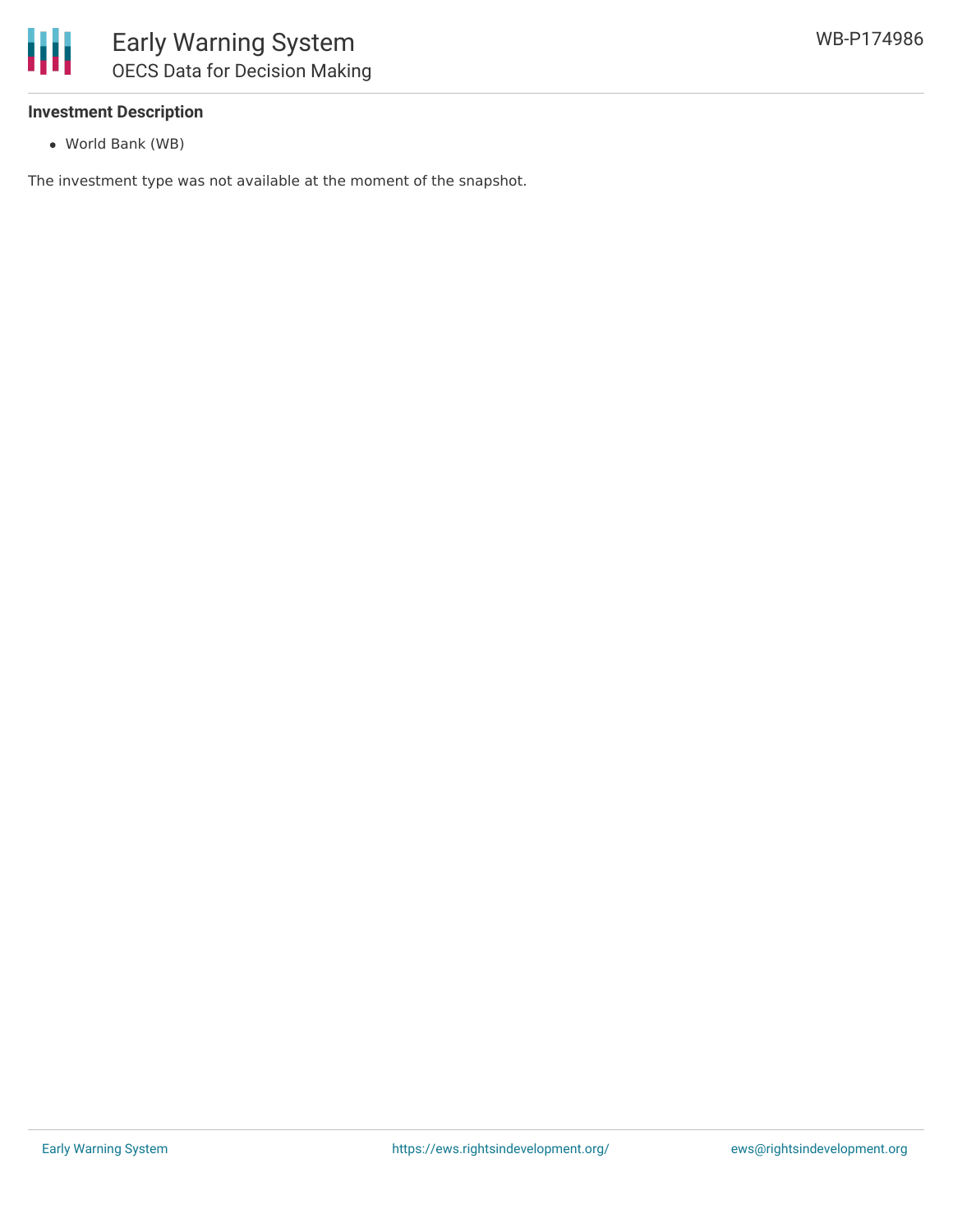### **Contact Information**

#### ACCESS TO INFORMATION

To submit an information request for project information, you will have to create an account to access the Access to Information request form. You can learn more about this process at: https://www.worldbank.org/en/access-toinformation/request-submission

#### ACCOUNTABILITY MECHANISM OF THE WORLD BANK

The World Bank Inspection Panel is the independent complaint mechanism and fact-finding body for people who believe they are likely to be, or have been, adversely affected by a World Bank-financed project. If you submit a complaint to the Inspection Panel, they may investigate to assess whether the World Bank is following its own policies and procedures for preventing harm to people or the environment. You can contact the Inspection Panel or submit a complaint by emailing ipanel@worldbank.org. Information on how to file a complaint and a complaint request form are available at: https://www.inspectionpanel.org/how-tofile-complaint